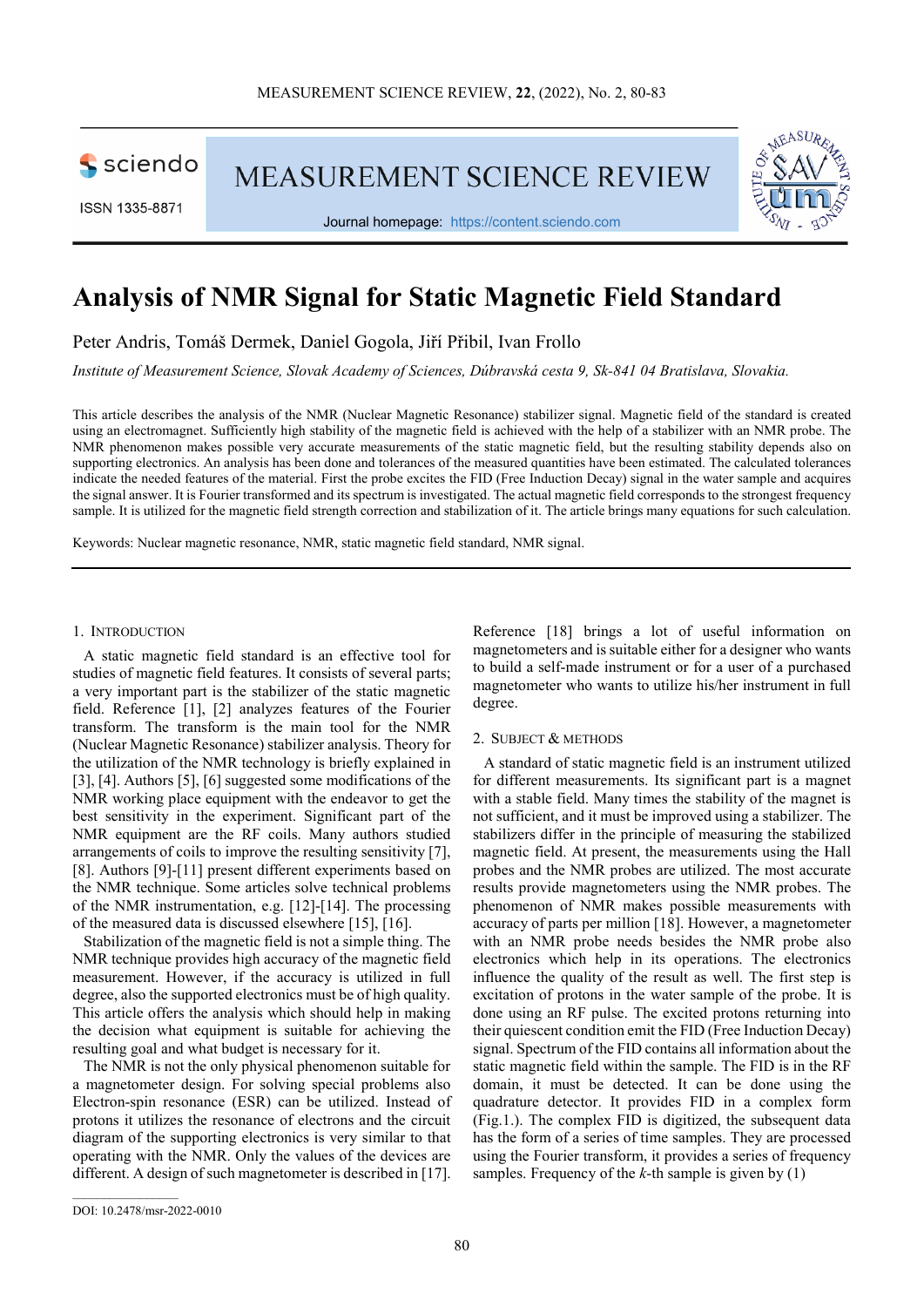$$
\omega_k = 2\pi \frac{k}{NT},\tag{1}
$$

where *N* is the number of all samples *T* is the sampling interval.



Fig.1. Simplified circuit diagram of the supporting electronics for the magnetic field stabilizer.

The static magnetic field in the space of the *k*-th sample is given by (2)

$$
B_k = \frac{\omega_k}{\gamma},\tag{2}
$$

where  $\gamma$  is the gyromagnetic ratio for hydrogen.

The desired frequency  $\omega_0$  is used for the detection. The stabilized magnetic field should have the strength  $B_0$ . After the detection it is operated with deviations from the desired values. In practice the quantities are only with finite accuracy.  $\Delta\omega_0$  is the deviation between the desired  $\omega_0$  and the actual value. It depends on the actual values, but for a very small dispersion may be considered constant. The *T* can also differ from the desired value by  $\Delta T$ . The deviation from the desired angular frequency can be calculated from (1) using the derivation. It is given by (3)

$$
\Delta\omega_{0_T} = -2\pi \frac{\Delta T}{NT^2} k,\tag{3}
$$

where  $\Delta\omega_{0,T}$  is a deviation of  $\omega_0$  due to  $\Delta T$  for *k*-th frequency sample.

For very small dispersion it may be considered constant. Digital signal changes with steps. It brings a small tolerance of (4) (a half of the resolution)

$$
\frac{\pi}{NT}.\tag{4}
$$

The series of the frequency samples determines the series of the angular frequencies, given by (5).

$$
\omega_0 - \omega_{min} \dots \omega_k \dots \omega_0 + \omega_{max}.\tag{5}
$$

After the detection, the series has been changed as given by (6).

$$
-\omega_{min}...\omega_k - \omega_0...\omega_{max}.\tag{6}
$$

The detected angular frequency  $\omega_k$  is given by (7).

$$
\omega_{k} - \omega_{0} = \left(2\pi \frac{k}{NT} - \omega_{0} + out + off\right) +
$$
  
 
$$
\pm \left(\left[-\Delta\omega_{0}\right] + \left|-2\pi \frac{\Delta T}{NT^{2}}k\right| + \left|\frac{\pi}{NT}\right| + \right) \qquad (7)
$$
  
 
$$
+ |\Delta out| + |\Delta off|
$$

The tolerances have been calculated using the total differential of the detected *k*-th angular frequency in the point:  $\omega_0 = \omega_0$ ;  $T = T$ ; *out* = *out*; *off* = *off*. The detected frequencies are the deviations to the frequencies of the frequency samples. The highest frequency sample corresponds to the resulting frequency of the series. Let it be the *k*-th sample. It is given by (8).

$$
\Delta B_0 = \frac{(B_k \gamma - \omega_0 + out + off)}{\gamma} \pm
$$
  
+ 
$$
\frac{1}{\gamma} \left( + \left| -2\pi \frac{\Delta T}{NT^2} k \right| + \left| \frac{\pi}{NT} \right| + \right).
$$
 (8)  
+ 
$$
\left| \Delta out \right| + |\Delta off|
$$

Power supply for the electromagnet has the accuracy out. All tolerances create the resulting tolerance, which is expressed with the constant *C* as shown in (9) and (10).

$$
\Delta B_0 = \frac{(B_k \gamma - \omega_0 + out + off)}{\gamma} \pm C,\tag{9}
$$

$$
C = \frac{1}{\gamma} \left( \frac{|-\Delta\omega_0| + |-2\pi \frac{\Delta T}{NT^2}k| + \left|\frac{\pi}{NT}\right| +}{+|\Delta out| + |\Delta off|} \right). \tag{10}
$$

Calibration of the standard is obvious from (11).

$$
\Delta \omega_1 = (B_{k\_known} \gamma - \omega_0 + out + off), \tag{11}
$$

where  $B_{k\_known}$  (close to  $B_0$ ) is a known magnetic field in the active space of the standard, measured with an accurate external magnetometer. The expression (12)

$$
K = \Delta\omega_1 - B_{k_{known}} \gamma,\tag{12}
$$

is a correction constant used for the magnetic field stabilization.

The  $off$  expresses offset due to the difference between the probe of the magnetometer space and the space where the resulting magnetic field is measured. The  $\Delta$ off is a tolerance of the offset.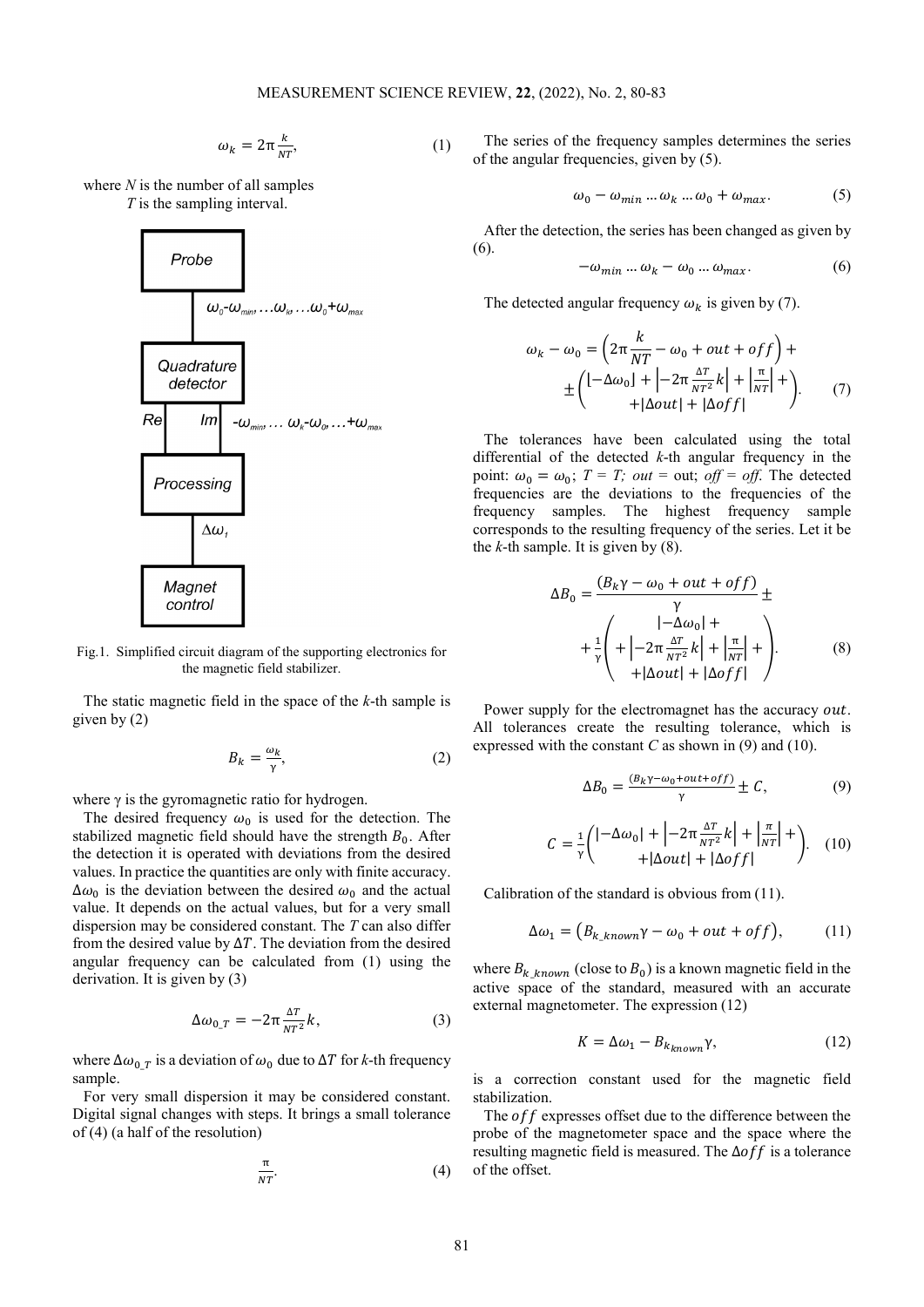### 3. RESULTS

Verification experiments were done with the electromagnet DXWD-50 (Xiamen Dexing Magnet Tech. Co., Ltd, Xiamen, China) (Fig.2.), Programmable Controlled Power Supply DX-F2031 (Xiamen Dexing Magnet Tech. Co., Ltd, Xiamen, China) (Fig.3.), and a control arrangement Red Pitaya STEMlab 125-14 Starter Kit (Red Pitaya, Solkan, Slovenia) (Fig.4.). The power supply is the unipolar version with maximal output current of 5.00 *A*. It is important to know the ratio *B/I*. It depends on the adjustment of the magnet. In the experiments the ratio was 0.0679  $T/A$ . The  $B = 0.1 T$  was reached with *I* = 1.4717 *A*.



Fig.2. Electromagnet DXWD-50.



Fig.3. Programmable Controlled Power Supply DX-F2031 for the electromagnet.

The resolution of the power supply is 0.1 mA. It must be checked so that the accuracy of the result is ensured. The accuracy of the power supply is 0.2 %. It is the ground for the tolerance  $\Delta out$  calculation. Stability of the power supply is 0.1 % $@10A$ . The resulting stability depends on the whole stabilizer. The magnet should provide a sufficiently homogeneous static magnetic field allowing utilization of the NMR technique. The control arrangement should organize the whole operation of the stabilizer, besides others, the sampling interval should be produced. Its inaccuracy is another significant source of the tolerances. All the considered sources of the tolerances are assumed as accuracies, though in practice they are also precisions.

Therefore, the resulting tolerance must be only estimated, the accurate calculation is impossible.



Fig.4. Control arrangement Red Pitaya STEMlab 125-14.

Example:

Consider stabilization of the magnetic field at the value of 0.1 *T*.

 $\omega_0 = \gamma B_0 = 2.675153268 \times 10^7$  rad/s.

Signals from standard quartz oscillators have relative tolerance of 10−4.

 $\Delta\omega_0 = 10^{-4} \times \omega_0 = 2.675153268 \times 10^3$  rad/s.

The arrangement Red Pitaya can operate also as a twochannel digital oscilloscope. It is utilized for digitization of the complex FID signal. Assume the sampling of the oscilloscope as 1 Gsample/s.

 $T = 10^{-9}$ s.

The sampling interval is also derived from a quartz oscillator.

 $\Delta T = 10^{-4} \times T = 10^{-13}$ s. Assume that 0.2 s of FID is digitized.  $N = \frac{0.2}{10^{-9}} = 2 \times 10^8$ .

The *k*-th component of the stabilized field is of value approximately *N/*2. The second component of the expression *C* is given by

$$
2\pi \frac{k}{NT^2} \Delta T = \pi \times 10^5 \text{rad/s}.
$$

The third component of *C* has its value of

$$
\frac{\pi}{NT} = \frac{\pi}{0.2}
$$
 rad/s.  
The fourth component of *C* is given by

 $\Delta out = 2 \times 10^{-3} \times 0.1 \times \gamma = 53503.06536$  rad/s.

The component  $\Delta$ off cannot be determined in this moment, it depends on mechanical arrangement.